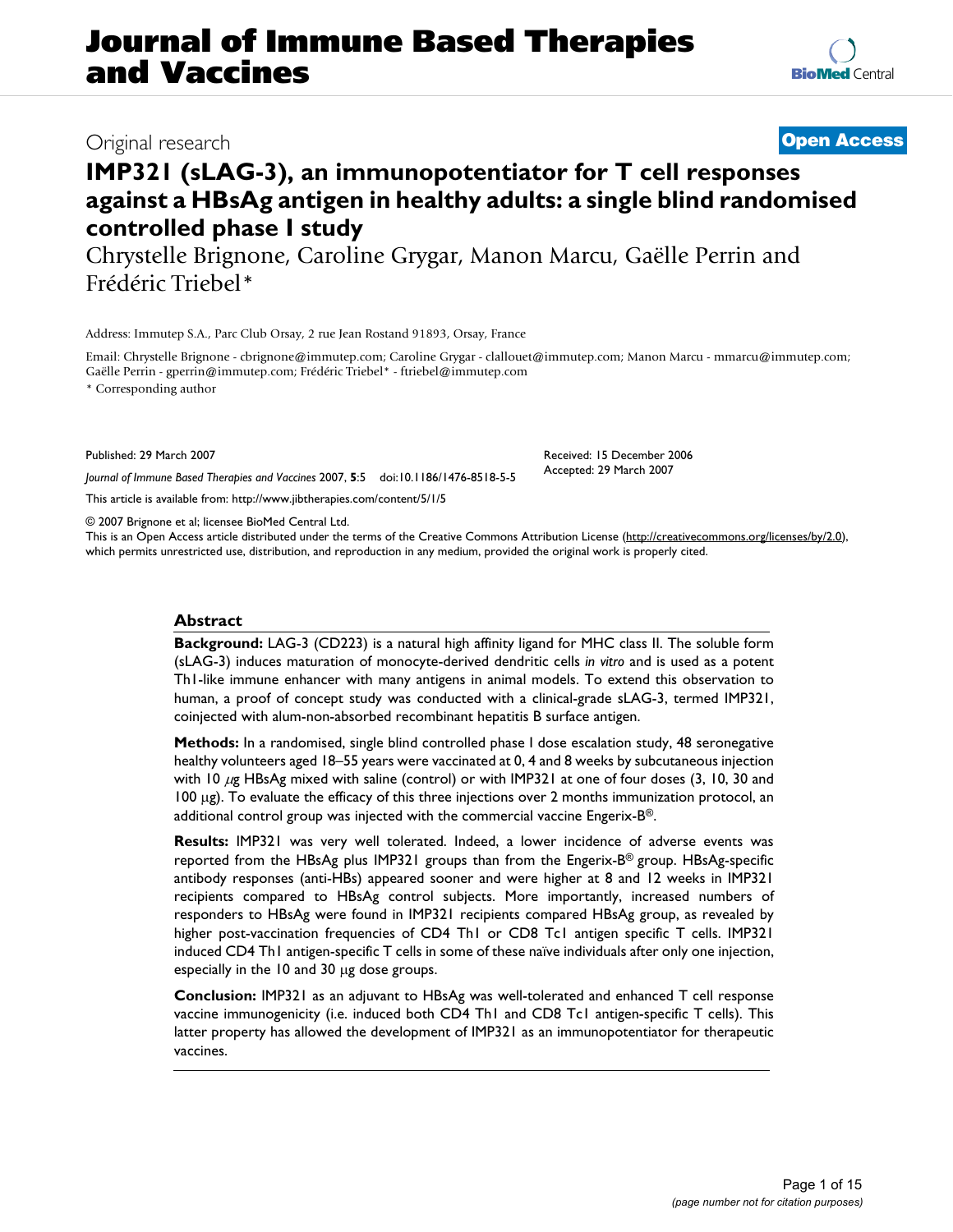# **Background**

A clinically effective therapeutic vaccine to fight viruses or tumour requires the generation and expansion of specific cytotoxic T lymphocytes (CTL) able to proliferate and/or secrete Th1-type cytokines such as IL-2, IFNγ or TNF-α after antigen-specific stimulation. Since few years, many efforts have been done to attempt to amplify the immune response and to shift it towards an adequate response using adjuvants. Almost all therapeutic vaccine adjuvant approaches use ligands for one of the Toll-like receptors (TLR) expressed on DC. The most studied of the TLR ligands are the TLR9 ligands deoxycytidyl-deoxyguanosin oligodeoxynucleotides (CpG ODNs) or immunostimulatory DNA sequences (ISS) that are potent inducers of inflammation ("danger signals").

In addition to the TLR agonists that are *innate* immunity ligands, the immune response involves two *adaptive* immunity ligands that are expressed on activated T cells and bind to non-TLR receptors expressed on DC. These are the CD40L and lymphocyte activation gene-3 (LAG-3 or CD223) human proteins. Soluble forms have been tested at the preclinical and/or clinical stage as vaccine immunological adjuvants. Clinical development of soluble CD40L (sCD40L) has been hampered by an increased risk of thrombosis due to direct platelet activation by sCD40L [1]. Soluble LAG-3 (sLAG-3) binds to MHC class II molecules and induces dendritic cells (DC) to mature and migrate to secondary lymphoid organs where they can prime naïve CD4-helper and CD8-cytotoxic T cells [2-4], leading to tumour rejection [5-7]. This maturation effect is obtained specifically with sLAG-3 but not with any of the tested MHC class II mAbs [3], and is dependent upon the specific binding of sLAG-3 to MHC class II molecules located in membrane lipid raft microdomains [8]. Finally, the immunostimulatory activity of sLAG-3 in inducing tumour-associated human antigen-specific CD8+ T cell responses to a much greater extent than CpG ODN [9] has been reported recently [10], further supporting the use of this recombinant protein as a promising candidate adjuvant for cancer vaccination.

In the present study, we report on the clinical and biological effects, and safety evaluation of IMP321, a GMP-grade sLAG-3 (hLAG-3Ig) protein, in a large randomised single blind phase I clinical trial. The results of this proof-of-concept clinical study in healthy volunteers using HBsAg as a model antigen has paved the way for the development of this human protein as an immunopotentiator for therapeutic vaccines.

# **Methods**

#### *Study design and subject selection*

This single blind controlled phase I study was conducted at the Aster-Cephac S.A. facility in Paris. Ethical Review Board approval was obtained and each patient provided voluntary informed consent. Eligible subjects were healthy adult HBV vaccine naïve volunteers, aged 18–55, with no serologic evidence of previously resolved or current HBV infection. However, three of these were later found to be seroconverted (but not seroprotected) at baseline in the post study HBsAg antibodies determination (subjects #019, 035 and 044). Other exclusion criteria included liver enzyme levels outside the normal range, chronic HIV or HCV infection, or evidence of any other clinically significant acute or chronic disease. Subjects receiving immune suppressive medication, and those diagnosed with an immune or autoimmune dysfunction were not considered for this study. Female subjects had to have gone through the menopause for a least one year, as evidenced by lack of menstruation for the last 12 months and hormones (FSH, estradiol) blood level measurement at screening confirming menopausal status.

### *Vaccines*

For the production of a clinical batch of IMP321, CHO DHFR- cells were transfected with a plasmid coding for the D1-D4 extra-cellular domains of human LAG-3 fused to the Fc tail of a human IgG1 [11]. A production clone was selected after amplification in methothrexate. The final container clinical batch used in the present study has a concentration of 1.1 mg/ml IMP321 (a 200 kDa dimeric protein) and 0.09 EU/mg endotoxin, 0.4 ng/ml DNA and 6 ng/ml host cell protein contents. Experimental vaccines contained 10 μg yeast-derived recombinant HBsAg (provided by Rhein Biotech GmbH, Düsseldorf) alone or with 3, 10, 30, 100 μg IMP321 (hLAG-3Ig). All vaccines were prepared by an unblinded pharmacist at the trial site and were administered within 1 h of mixing using a 200 μl injection volume. Each subject received three sub-cutaneous (s.c.) doses at 0, 4 and 8 weeks. The first and the third injections were done in the deltoid area of the dominant arm. The second injection was done in the deltoid area of the non dominant arm. Subjects in another comparative arm received an adult dose (1 mL) of Engerix-B® (Glaxo-SmithKline, Rixensart, BE) that contains 20  $\mu$ g of alumabsorbed yeast-derived recombinant HBsAg, which was administered intramuscularly.

#### *Experimental groups*

Subjects were enrolled sequentially into four cohorts according to dose level of IMP321. Within cohorts, subjects were randomised to receive an experimental vaccine or control HBsAg alone in a 4:1 ratio. A total of 48 subjects were immunized according to the planned three administration schedules, 8 receiving control vaccines, 8 receiving Engerix-B® and 32 receiving experimental vaccines with IMP321 ( $n = 8$  in each group). Two subjects were prematurely discontinued from the study after the first injection and were replaced.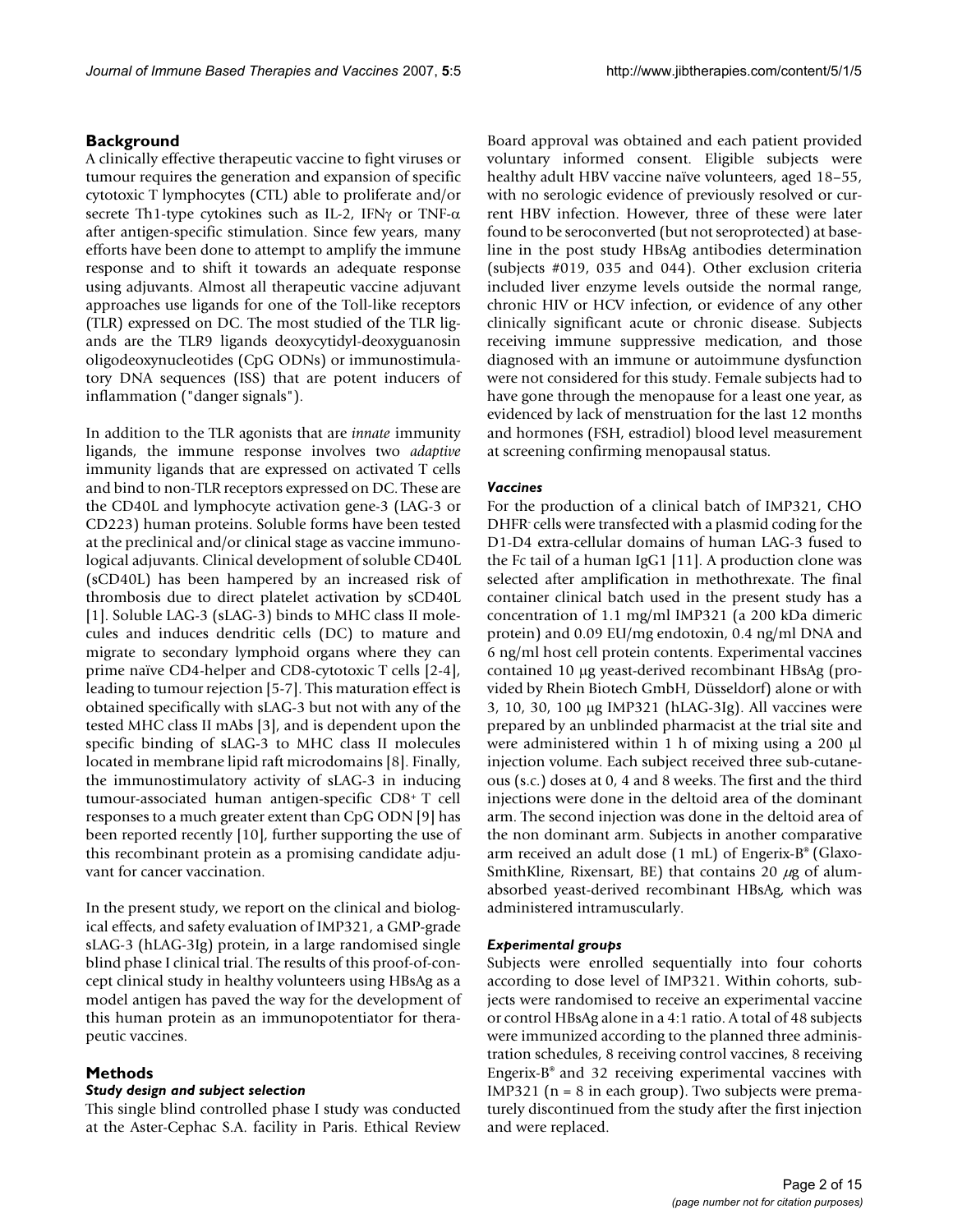#### *Safety evaluation*

All subjects who received a dose of the study drug were included in the safety evaluation ( $n = 50$ ). Adverse effects were identified by clinical examination at baseline and at the following times post administration: first dose at 4 h, 48 h, one week, and 4 weeks (just prior to second dose); second dose at 4h, 48 h, one week and 4 weeks (just prior to third vaccine dose); third dose at 4 h, 48 h, one week and 4 weeks. In addition, vital signs (blood pressure and pulse rate) and oral body temperature were recorded at pre-dose, 0.5 h, 1 h, 1.5 h, 2 h and 4 h post-dosing as well as 48 h and 1 week after each injection. Laboratory tests included a complete blood count, serum chemistry, liver and renal function, and coagulation measures. Rheumatoid factors, anti-nuclear antibody titres (ANA) and anti-IMP321 antibodies were measured at baseline and weeks 12.

#### *Immunogenicity–humoral response*

Immunogenicity results were analysed using the population which completed the study ( $n = 48$ ). To assess anti-HBsAg responses, blood samples obtained at baseline and 8 and 12 weeks after the initial vaccine dosing, were allowed to clot at room temperature for 15 minutes. Samples were centrifuged at 1,500 g at about 4°C for 10 minutes and the serum was aliquoted and stored in airtight stoppered polypropylene tubes at -20°C. Sera were tested by the Abbott AUSAB-MEIA (Abbott, Abbott Park, IL, USA) and anti-HBs titres were expressed in mIU/mL based on comparison with standards defined by the World Health Organization (WHO). A protective titre was defined as  $\geq 10$  mIU/mL. The commercially available hepatitis B vaccine Engerix®-B (20 μg HBsAg adsorbed on alum) was used to ensure that our 3-months protocol schedule was able to induce antibodies in most subjects. Geometric mean of titres (GMT) was calculated using the formula 10mean [log (Ab titers)] for each group at each time point. Seronegative subjects have been given the arbitrary value of 1 mIU/mL for GMT calculation.

# *Data analysis*

The analyses for safety and tolerability parameters were performed on all randomised subjects who received at least one dose of study medication and who had postdose safety information ( $n = 50$ ). Immunogenicity results were analysed on the population which completed the study (i.e. subjects who received 3 injections and had their post-study visit) (n = 48). Anti-HBsAg titres measured in mIU/mL were expressed as geometric mean titres (GMT) for each group. The differences between GMTs achieved at a given time point for each of the HBsAg plus IMP321 groups or the Engerix-B® group were compared with the HBsAg alone group by Student's two-sided *t*-test. The proportions of subjects achieving seroconversion (anti-HBsAg  $\geq$  1 mIU/mL) and seroprotection (anti-HBsAg  $\geq$  10

mIU/mL) were compared in the combined IMP321 groups and in the Engerix-B® group versus the control HBsAg alone group.

#### *Immunogenicity–cellular responses*

#### *Isolation of PBMCs*

Blood was collected from healthy volunteers and from subjects included in the clinical trial at baseline and on Day 29, 36, 57 and 85 in heparin lithium tubes (BD Vacutainer™, San Jose, CA). Peripheral blood mononuclear cells (PBMCs) were immediately isolated by gradient density (Ficoll-Paque PLUS™, Amersham, Uppsala, Sweden) using LeucoSep tubes (Greiner Bio-one, Frickenhausen, Germany) resuspended in fetal calf serum (FCS, Hyclone, Logan, UT, USA) containing 10 % DMSO (Sigma Aldrich, Saint Louis, MO), slowly chilled down to -80 $^{\circ}$ C (1 $^{\circ}$ C/ min) and cryopreserved in liquid nitrogen until analysis.

### *Ex vivo stimulation of PBMC and intra-cellular staining*

Before evaluating HBsAg-specific T cell responses to follow the efficacy of the immunization protocol, validation experiments were performed on four PBMCs samples collected from volunteers who had been previously immunized with commercial hepatitis B vaccine. PBMCs were thawed and stimulated using a set of 22 20-mers peptides (overlapping by 11 aa) that span the entire HBsAg protein sequence (1 μM of each peptide) or cultured with the vehicle (DMSO), in the presence of FastImmune CD28/ CD49d costimulation cocktail (BD Biosciences) for 18 h and in the presence of brefeldin A (BD Biosciences) for the last 16 h. In another series of experiments, PBMC samples from three other donors were stimulated with a cytomegalovirus (CMV) pp65 peptides pool (1.75 μg/ml, BD Biosciences) or Staphylococcus Enterotoxin B (SEB, 1 μg/ml, Sigma Aldrich) in the same conditions. PBMCs unstimulated or stimulated with peptides or SEB were fixed, permeabilised using CytoFix/CytoPerm, stained with fluorochrome-conjugated CD3-PerCP-Cy5.5, CD4-PE-Cy7, CD8-APC-Cy7, IFN-γ-FITC, TNF-α-APC and IL-2-PE antibodies and extensively washed with PermWash buffer (all from BD Biosciences). Cells were then analysed using a 6-colour FACSCanto flow cytometer (BD Biosciences) to determine the percentage of CD3+CD4+ and CD3+CD8+ cells expressing IFN-γ, TNF- $\alpha$  and/or IL-2. The percentage of cells expressing cytokines in unstimulated conditions was subtracted from the percentage of cells obtained after peptide stimulation. Following completion of the protocol, a series of samples grouping the whole kinetics for each individual included in the clinical trial were thawed and analysed after 18 h of ex-vivo restimulation using the same set of HBsAg peptides. Cells were fixed, permeabilised and stained as above. A very large number of PBMCs were analysed (as an average  $0.9 \times 10^6$  cells) by flow cytometry to secure the validity of small percentages and/ or differences. Results following FACS analysis were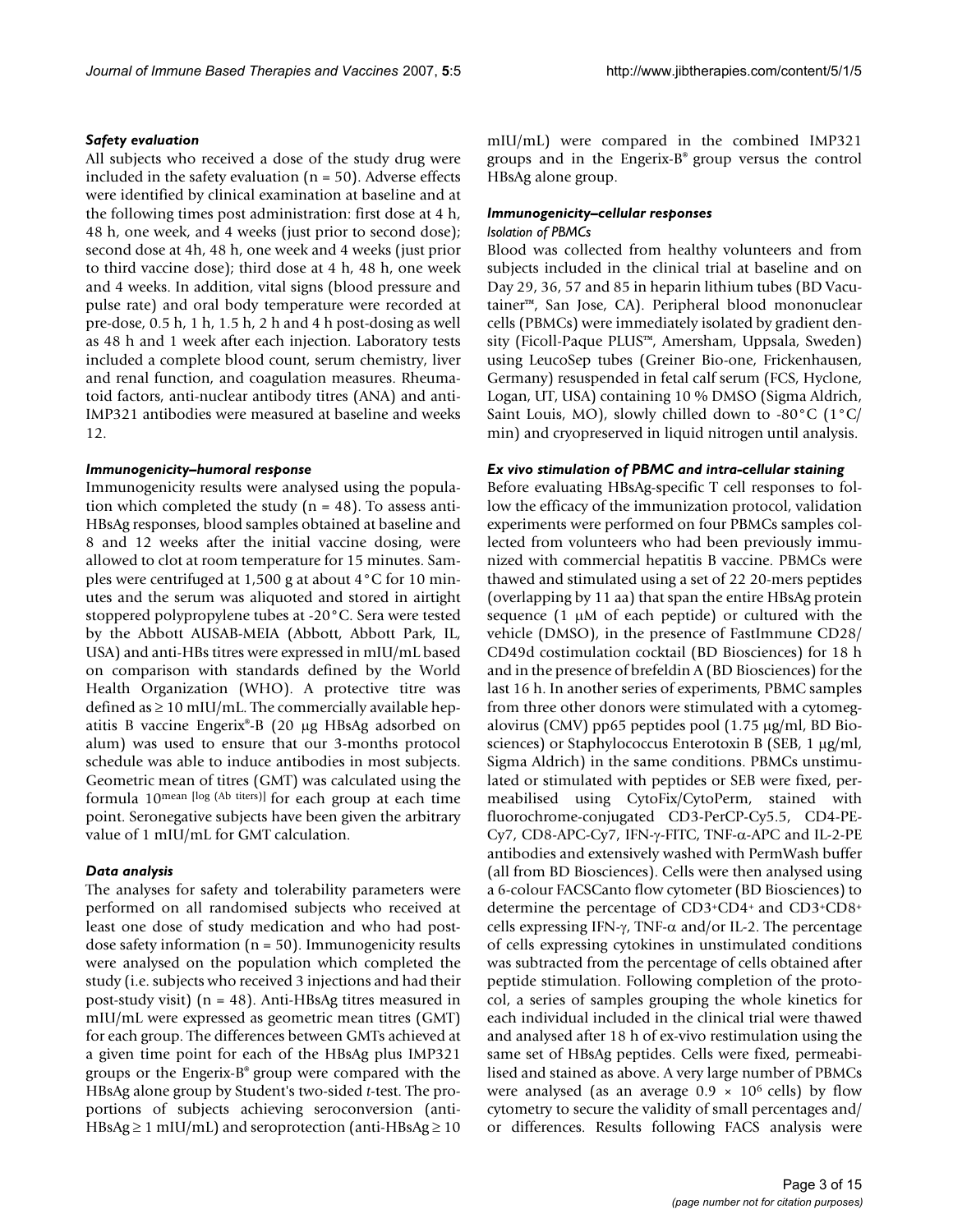| Parameter                          | ${\sf Energy}^{\circledR}\text{-}{\sf B}$ | <b>HBsAg alone</b> |                |                  |                | HBsAg + 3 $\mu$ g IMP321 HBsAg + 10 $\mu$ g IMP321 HBsAg + 30 $\mu$ g IMP321 HBsAg + 100 $\mu$ g IMP321 |
|------------------------------------|-------------------------------------------|--------------------|----------------|------------------|----------------|---------------------------------------------------------------------------------------------------------|
| Number enrolled                    |                                           |                    |                |                  |                |                                                                                                         |
| Number completed                   |                                           |                    |                |                  |                |                                                                                                         |
| Age (years) <sup>a</sup> Mean ± SD | $32.1 \pm 11.2$                           | $41.0 \pm 11.4$    | $31.4 \pm 8.0$ | $29.0 \pm 9.2^*$ | $37.3 \pm 9.7$ | $35.9 \pm 7.4$                                                                                          |
| Genderb                            |                                           |                    |                |                  |                |                                                                                                         |
| Male                               |                                           |                    |                |                  |                |                                                                                                         |
| Female                             |                                           |                    |                |                  |                |                                                                                                         |
| Raceb                              |                                           |                    |                |                  |                |                                                                                                         |
| Caucasian                          |                                           |                    |                |                  |                |                                                                                                         |
| Black                              |                                           |                    |                |                  |                |                                                                                                         |
| Asian                              |                                           |                    |                |                  |                |                                                                                                         |
| Other                              |                                           |                    |                |                  |                |                                                                                                         |

**Table 1: Patient Characteristics (Intent-To-Treat Population)**

<sup>a</sup> Student's t-test.  $*$  p < 0.05 compared to HBsAg alone control group.

b Chi-square. P >0.05 compared to HBsAg alone control group.

defined as the difference in response to HBsAg-peptides at D29, D36, D57 or D85 versus D1. The confidence interval depended on the numbers of relevant events (CD3+CD4+ or CD3+CD8+ events) collected in each sample, the amount of background stimulation at D1 and difference between D1 and D29, D36, D57 or D85 time points. This difference was significant with a power of 90 % ( $p < 0.05$ ) if the number of CD4+or CD8+ cells collected was larger than calculated CD4+ or CD8+ events using the formula:

$$
\frac{2 \times ((D+100+D1+100)+2) \times (1-((D+100+D1+100)+2) \times 8.6)}{(D+100-D1+100)^2}
$$

where D is the percentage of CD3+ CD4+ or CD3+CD8+ cells expressing at least one cytokine on D29, D36, D57 or D85 upon stimulation and D1, the percentage of CD3+ CD4+ or CD3+CD8+ cells expressing at least one cytokine on D1.

# *Binding of HBsAg-specific pentamers*

After completion of the protocol, PBMC harvested from a HLA-A2+ donor on D1, D57 and D85 were thawed and cultured with two HLA-A2-restricted HBsAg peptides (GLSPTVWLSV and WLSLLVPFV, 1 μM each) in the presence of IL-2 (20 IU/ml) for 10 days. Fresh autologuous PBMC were loaded with the two peptides and added to the culture for additional 10 days. Fresh IL-2 was added every two days during the two rounds of stimulation. Cells were then incubated with the two HBsAg peptides/ HLA-A2 pentamers (HLA-A\*0201) conjugated to PE, washed, stained with CD3-PerCP-Cy5.5, CD4-APC-Cy7, CD8-FITC, CD14-APC antibodies and analysed by flow cytometry. After exclusion of CD14+ monocytes, the binding of pentamers on CD3+CD8+ cells was determined.

# **Results**

# *Population characteristics*

This study was conducted between May 2005 and December 2005. A total of 113 subjects were screened, of which 50 were enrolled and received at least one dose of vaccine. Baseline characteristics and demographics were evenly distributed among the six cohorts, with the exception of age in the HBsAg plus 10 μg IMP321 group (Table 1). All but two subjects completed the study. One subject in the  $HBsAg + 3 \mu g$  IMP321 and one subject in the HBsAg + 10 μg IMP321 withdrew from the study after the first immunization for personal reasons. They were replaced by 2 other subjects.

#### *Safety and tolerance*

Overall, IMP321 plus HBsAg was characterised by a good tolerability profile at the four doses tested. A lower incidence of subjects experiencing AEs was reported after injection of IMP321 plus HBsAg (38 %) or HBsAg alone (25 %) than after injection of Engerix®-B (62.5 %). The most common observed non-serious adverse events included local injection site pain (4/35) and erythema (2/ 35), as well as systemic symptoms such as nausea (2/35) and headache (5/35) (see Table 2). Injection site pains and erythema were considered certainly related to the study drugs, whereas nausea and headache were considered possibly related. Most of these AEs were of mild to moderate intensity and resolved without any corrective treatment. Following vaccine injection, oral temperature, blood pressure, and pulse rate remained stable from baseline to hour 4, as well as on day 3 and day 8 post-dosing (data not shown). One subject from the HBsAg plus 100 μg IMP321 group developed a pruritus and a papular rash 2 hours after the first injection, which could be indicative of an allergic reaction; the symptoms were transient, not reproduced after the following injections and no medical or pharmacological intervention was required.

There were no consistent or dose-related changes in biochemical haematological or rheumatological measures (data not shown). Moreover, antibodies to IMP321 were not detected in sera collected from subjects on D29, D36, D57 and D85 (not shown). Altogether, these data show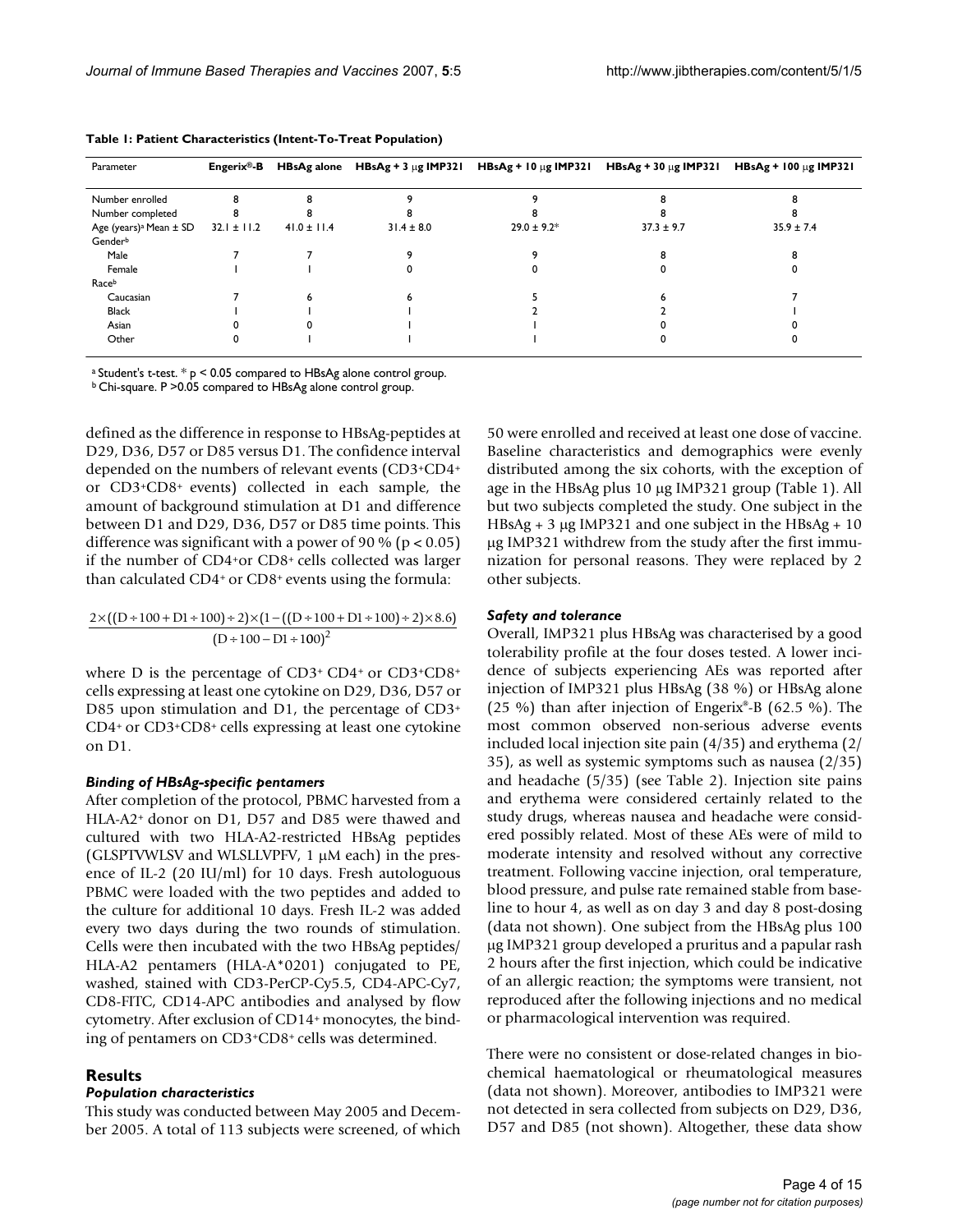|                               | Engerix®-B<br>$(N = 8)$ |              | <b>HBsAg alone</b><br>$(N = 8)$ |              | HbsAg + IMP321 $3\mu$ g<br>$(N = 9)$ |    | HBsAg+ IMP321 10<br>$μg(N = 9)$ |      | HBsAg+ IMP321<br>$30 \mu g (N = 8)$ |                |      | HBsAg+ IMP321 100µg<br>$(N = 8)$ |              |      |    |                |           |              |
|-------------------------------|-------------------------|--------------|---------------------------------|--------------|--------------------------------------|----|---------------------------------|------|-------------------------------------|----------------|------|----------------------------------|--------------|------|----|----------------|-----------|--------------|
|                               | n                       | %            | <b>AE</b>                       | $\mathbf{r}$ | %                                    | AE | $\mathbf{r}$                    | %    | AE                                  | n              | %    | <b>AE</b>                        | $\mathbf n$  | %    | AE | $\mathbf{r}$   | %         | AE           |
| Total                         | 5.                      | 62.5         | 5                               | $\mathbf{2}$ | 25.0                                 | 4  | 5                               | 55.6 | 8                                   | $\mathbf{2}$   | 22.2 | 4                                | $\mathbf{2}$ | 25.0 | 3  | 4              | 50.0      | $\mathbf{H}$ |
| Aphthous Stomatitis           |                         |              |                                 |              |                                      |    |                                 | 11.1 |                                     |                |      |                                  |              |      |    |                |           |              |
| Diarrhoea                     |                         |              |                                 |              |                                      |    |                                 | 11.1 |                                     |                |      |                                  |              |      |    |                |           |              |
| Dyspepsia                     |                         |              |                                 |              |                                      |    |                                 |      |                                     |                |      |                                  |              |      |    |                | 12.5      |              |
| Nausea                        |                         | 12.5         |                                 |              |                                      |    |                                 | 11.1 |                                     |                |      |                                  |              |      |    |                |           |              |
| Asthenia                      | $\mathcal{P}$           | 25.0         | $\mathbf{2}$                    |              |                                      |    |                                 |      |                                     |                |      |                                  |              |      |    |                | 12.5      |              |
| <b>Influenza Like Illness</b> |                         |              |                                 |              | 12.5                                 |    |                                 |      |                                     |                |      |                                  |              |      |    |                |           |              |
| Injection Site Erythema       |                         |              |                                 |              |                                      |    |                                 |      |                                     |                | 11.1 |                                  |              | 12.5 |    |                |           |              |
| Injection Site Haemorrhage    |                         | $\mathbf{r}$ |                                 |              |                                      |    |                                 | 11.1 |                                     |                |      |                                  |              | 12.5 |    |                |           |              |
| Injection Site Induration     |                         | 12.5         |                                 |              |                                      |    |                                 |      |                                     |                |      |                                  |              |      |    |                |           |              |
| Injection Site Pain           |                         | 12.5         |                                 |              | 12.5                                 |    |                                 | 11.1 |                                     |                |      |                                  |              |      |    |                | 12.5      |              |
| Localised Oedema              |                         |              |                                 |              |                                      |    |                                 | 11.1 |                                     |                |      |                                  |              |      |    |                |           |              |
| Herpes Simplex                |                         |              |                                 |              | $\mathbf{r}$                         |    |                                 | 11.1 |                                     |                |      |                                  |              |      |    |                |           |              |
| <b>Sinusitis</b>              |                         |              |                                 |              | 12.5                                 |    |                                 |      |                                     |                |      |                                  |              |      |    |                |           |              |
| Urinary Tract Infection       |                         |              |                                 |              |                                      |    |                                 | 11.1 |                                     |                |      |                                  |              |      |    |                |           |              |
| Contusion                     |                         |              |                                 |              |                                      |    |                                 |      |                                     |                |      |                                  |              |      |    |                | 12.5      | 2            |
| Back pain                     |                         |              |                                 |              |                                      |    |                                 |      |                                     |                |      |                                  |              |      |    |                | 12.5      |              |
| Myalgia                       |                         |              |                                 |              |                                      |    |                                 |      |                                     |                | 11.1 | Ι.                               |              |      |    |                |           |              |
| Headache                      |                         |              |                                 |              |                                      |    |                                 |      |                                     | $\overline{2}$ | 22.2 | $\overline{2}$                   |              |      |    | $\overline{2}$ | 25.0      | 3            |
| Erythema                      |                         |              |                                 |              |                                      |    |                                 |      |                                     |                |      |                                  |              | 12.5 |    |                | $\cdot$   |              |
| Pruritus                      |                         |              |                                 |              |                                      |    |                                 |      |                                     |                |      |                                  |              |      |    |                | 12.5      |              |
| Psoriasis                     |                         |              |                                 |              | 12.5                                 |    |                                 |      |                                     |                |      |                                  |              |      |    |                | $\bullet$ |              |
| Rash Papular                  |                         |              |                                 |              |                                      |    |                                 |      |                                     |                |      |                                  |              |      |    |                | 12.5      |              |

**Table 2: Frequency of AEs reported during the study (Intent-To-Treat Population).**

that the injections of IMP321 were well tolerated with few reported non serious AEs and no sign of induced autoimmunity.

#### *Vaccine immunogenicity*

#### *Hepatitis B antibody titres*

In our screening procedure, more than 40 % of volunteers were rejected before enrolment because of HBsAg titers above the 10 IU/mL cut-off. Following completion of the study, all sera samples were tested in a GLP laboratory to quantify titres against a WHO standard and 3 out of 48 volunteers turn not to be naïve individuals because of low HBsAg titres at Day 1 (seeTable 3). For all subsequent analyses on HBsAg antibody titres, only naïve individuals were taken into account.

Following immunization with Engerix-B®, seroprotection was obtained in all subjects (100 %) after three vaccinations (Table 3), confirming the validity of our 1 and 2 months booster immunization schedule (i.e. compared to the 1 and 6 months schedule). In 5 subjects out of 8, the third immunization was necessary to obtain seroprotection. These numbers are consistent with previously published results on seroconversion following vaccination with Engerix-B®.

Following immunization with HBsAg alone, induction of low anti-HBsAg antibodies titres, not allowing seroprotection was observed in two out of 7 naïve subjects (28.5 %)

(Table 3). It is however interesting to note that seroprotection was induced in a subject who already exhibited anti-HBsAg antibodies at low level at Day 1 (Table 3). Together, these results show that 10 μg HBsAg alone has a relatively poor immunogenic activity when not adsorbed on alum (i.e., no protection from antigen protein degradation, no long-term antigen depot effect). It is able to boost a memory response but not able to prime *de novo* naïve T cells and to induce a seroprotective antigen-specific B-cell immune response.

Addition of IMP321 to HBsAg resulted in earlier appearance of anti-HBs antibodies compared to the control HBsAg alone group. At four weeks post-second injection (Week 8), no naïve subjects in the control HBsAg alone group had detectable anti-HBsAg antibodies (see Table 3). In contrast, 2 out of 8 (25 %) naïve subjects receiving HBsAg plus 3 μg IMP321 had seroconverted four weeks after second injection. It should be noted that, even at this early time point, both IMP321 recipients who had seroconverted after the second immunization in the 3 μg group had attained seroprotective titers. Following the third immunization, 75 % of subjects in the HBsAg plus 3 μg IMP321 group showed seroconversion with a seroprotection rate of 37.5 %. Seroconversion and seroprotection rates at Week 12 were lower in the other IMP321 recipients groups with the exception of the HBsAg + 100 μg IMP321 group, but still above the rate obtained in the HBsAg alone control group. Despite a trend toward higher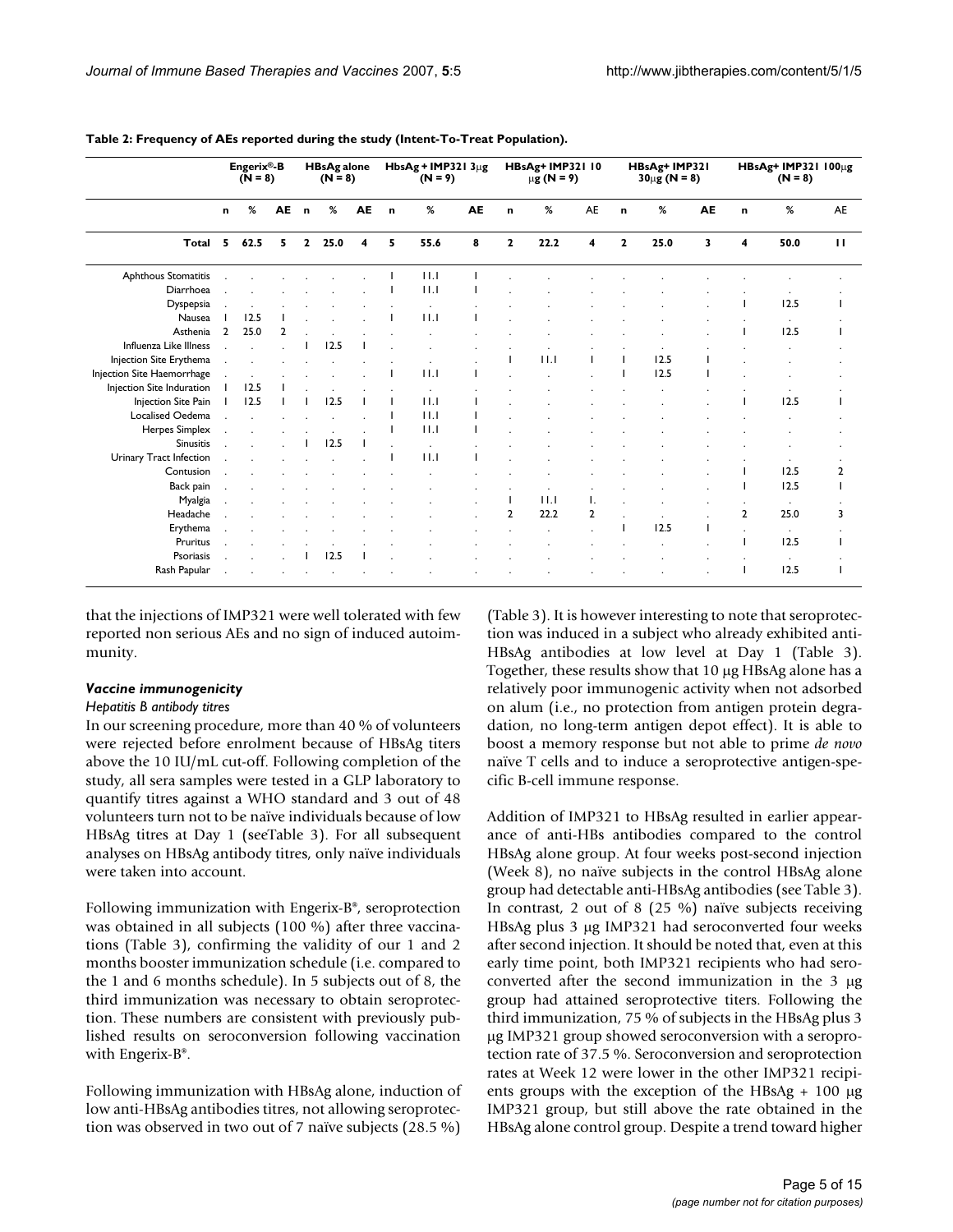|  |  |  | Table 3: HBsAg antibody responses |
|--|--|--|-----------------------------------|
|--|--|--|-----------------------------------|

| Subject                      | W <sub>0</sub> | W <sub>8</sub>          | WI <sub>2</sub> | Subject                      | W <sub>0</sub> | W <sub>8</sub> | W <sub>12</sub> |
|------------------------------|----------------|-------------------------|-----------------|------------------------------|----------------|----------------|-----------------|
| Engerix®-B                   |                |                         |                 | HBsAg + IMP321 10 $\mu$ g    |                |                |                 |
| 003                          | 0              | 178                     | 2253            | 013                          | $\mathbf 0$    | 0              |                 |
| 008                          | 0              | 2589                    | 7055            | 015                          | 0              | 0              | 4               |
| 014                          | 0              | $\mathbf 0$             | 54              | 017                          | 0              | 0              | 0               |
| 023                          | 0              | $\overline{\mathbf{4}}$ | 442             | 018                          | 0              | $\overline{2}$ | 28              |
| 026                          | 0              | 3054                    | 3156            | 019                          | 9              | 504            | 609             |
| 032                          | 0              | 0                       | 28              | 020                          | 0              | 0              | 0               |
| 040                          | 0              | 9                       | 164             | 1021                         | 0              | 0              | 0               |
| 043                          | $\mathbf 0$    | $\overline{2}$          | 17              | 022                          | 0              | $\mathbf 0$    | 0               |
| # Seroconverted <sup>a</sup> | 0              | 6(75%)                  | 8(100%)         | # Seroconverted <sup>a</sup> | 0              | 1(14.2%)       | 3(42.8%)        |
| # Seroprotected <sup>a</sup> | 0              | 3 (37.5%)               | 8 (100%)        | # Seroprotected <sup>a</sup> | 0              | 0              | 1(14.2%)        |
| GMTa, b                      | $\mathbf{I}$   | 23.75                   | 313.56          | GMTa, b                      | $\mathbf{I}$   | 1.10           | 1.96            |
| <b>HBsAg alone</b>           |                |                         |                 | HBsAg + IMP321 30 $\mu$ g    |                |                |                 |
| 006                          | $\pmb{0}$      | 0                       | 0               | 025                          | 0              | 0              | 0               |
| 012                          | 0              | 0                       | 0               | 027                          | 0              | 0              | 0               |
| 016                          | 0              | 0                       | 0               | 029                          | 0              | 0              | 0               |
| 024                          | 0              | 0                       | 0               | 030                          | 0              | 0              | 26              |
| 028                          | 0              | 0                       | 7               | 031                          | 0              | 0              | 0               |
| 034                          | 0              | 0                       | 0               | 033                          | 0              | 0              | 4               |
| 039                          | $\mathbf 0$    | 0                       | $\overline{2}$  | 035                          | $\overline{2}$ | 136            | 467             |
| 044                          | T              | 24                      | 321             | 036                          | 0              | 0              | 0               |
| # Seroconverted <sup>a</sup> | 0              | 0                       | 2 (28.5%)       | # Seroconverted <sup>a</sup> | 0              | 0              | 2 (28.5%)       |
| # Seroprotected <sup>a</sup> | 0              | 0                       | 0               | # Seroprotected <sup>a</sup> | 0              | 0              | 1(14.2%)        |
| GMTa, b                      | T              | $\mathbf{I}$            | 1.46            | GMTa, b                      | $\mathbf{I}$   | T              | 1.94            |
| HBsAg + IMP321 3 $\mu$ g     |                |                         |                 | HBsAg + IMP321 100 µg        |                |                |                 |
| 001                          | 0              | 540                     | 2229            | 037                          | 0              | 0              | 3               |
| 002                          | 0              | 35                      | 51              | 038                          | 0              | 0              | 3               |
| 004                          | 0              | 0                       | 0               | 041                          | 0              | 0              | 0               |
| 005                          | 0              | 0                       | 0               | 042                          | 0              | 0              | 0               |
| 007                          | 0              | $\mathbf 0$             | $\mathbf{I}$    | 045                          | 0              | 0              | 0               |
| 009                          | 0              | 0                       | 12              | 046                          | 0              | 0              | 0               |
| 1010                         | 0              | 0                       | $\mathbf{I}$    | 047                          | 0              | 0              | 0               |
| 011                          | 0              | 0                       | 5               | 048                          | 0              | 0              | 0               |
| # Seroconverted <sup>a</sup> | 0              | 2(25%)                  | 6 (75%)         | # Seroconverted <sup>a</sup> | 0              | 0              | 2(25%)          |
| # Seroprotected <sup>a</sup> | 0              | 2(25%)                  | 3 (37.5%)       | # Seroprotected <sup>a</sup> | 0              | 0              | 0               |
| GMTa, b                      | T              | 3.42                    | 7.15            | GMTa, b                      | I              | I.             | 1.31            |
|                              |                |                         |                 |                              |                |                |                 |

Protective titres are indicated in bold

<sup>a</sup> GMT, seroconversion and seroprotection calculations were based on naïve subjects only.

b Value of zero are assigned the value of 1 for the GMT calculation.

values in the 3 μg group, anti-HBs GMTs were not statistically significantly higher than the GMT for HBsAg alone recipients for Week 8 and 12 and this non-significance may in part be attributed to the small number of individuals per group.

Overall, these data show that IMP321 as an adjuvant to non-absorbed HBsAg, is able to induce HBsAg antibodies in 43 % of naïve individuals (i.e. 13 out of 30), with seroprotection being obtained in 2 and 5 naïve subjects following the second and the third immunization, respectively.

# *Validation of intra-cellular staining after ex vivo stimulation with peptides*

Before evaluating HBsAg-specific T cells response by intracellular staining to detect cytokines in T cells by flow cytometry analysis after short term *ex-vivo* stimulation with a pool of 22 HBsAg overlapping peptides (20 aa overlapping by 11), standard operation procedures were established and fixed. First, blood samples from 4 different donors previously immunized by a commercial hepatitis B vaccine were collected and PBMCs independently purified and frozen by two different operators. PBMCs were then stimulated by the HBsAg peptide pool for 18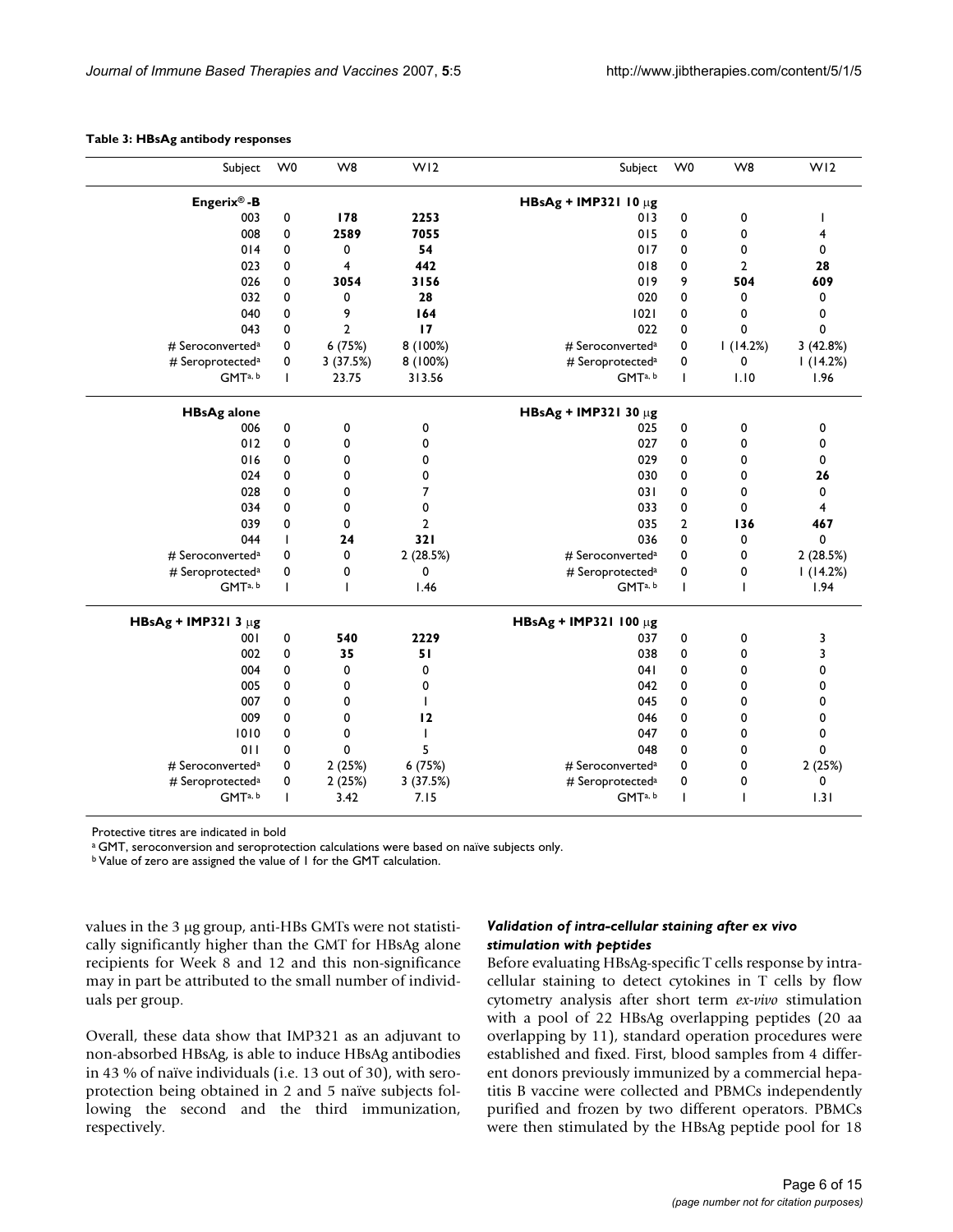

**Reproducibility of T cell responses to HbsAg**. PBMCs from 4 donors were independently purified by density gradient centrifugation and frozen by two different operators. PBMCs were then thawed and cultured with a HBsAg peptide pool or vehicle for 18 hours, in the presence of brefeldin A and the expression of IL-2, INF-γ and TNF-α in CD3+CD4+ and CD3+CD8+ cells was determined by specific staining and flow cytometry analysis. Background cytokine expression from unstimulated cells was subtracted from HBsAg peptide-stimulated cells. Percentages of CD4<sup>+</sup> (panel A) and CD8<sup>+</sup> (panel B) T cells either IL-2<sup>-</sup> ΙFN-γ\* TNF-α-, IL-2<sup>.</sup> IFN-γTNF-α+, IL-2+ IFN-γ<sup>.</sup> TNF-α-, IL-2· IFN-γ\* TNF-α+, IL-2\* IFN-γ TNF-α+, IL-2\* IFN-γ\* TNF-α· or IL-2\* IFN- $\gamma^+$  TNF- $\alpha^+$  obtained for the four donors in two independent experiments are presented.

hours in the presence of brefeldin A and stained with fluorochrome-conjugated CD3, CD4, CD8, IL-2, INF-γ and TNF- $\alpha$ -specific antibodies. The percentages of CD3+CD4+ and CD3+CD8+ cells expressing cytokines after HBsAg-stimulation obtained by the two operators are presented in Figure 1. Only two donors out of four had developed a detectable antigen-specific Th1 cytokine CD4 response after HBsAg peptide pool stimulation (Figure 1A). No CD8+ T cell cytokine response was observed (Figure 1B). Similar results were obtained in the experiments performed by the two different operators.

Since CMV-specific CD8 responses are easily observed in normal donors, the reproducibility of the intra-cellular staining method to detect cytokine expression in CD4 and CD8 T cell subpopulations was performed after stimulation with a peptide pool spanning the sequence of CMV pp65. PBMCs from three donors were stimulated with the CMV pp65 peptides and stained to detect cytokine expression in ten independent experiments performed by two operators (Figure 2A and 2B). Control stimulation with SEB superantigen was added (Figure 2C and 2D). All three PBMC samples displayed a detectable cytokine response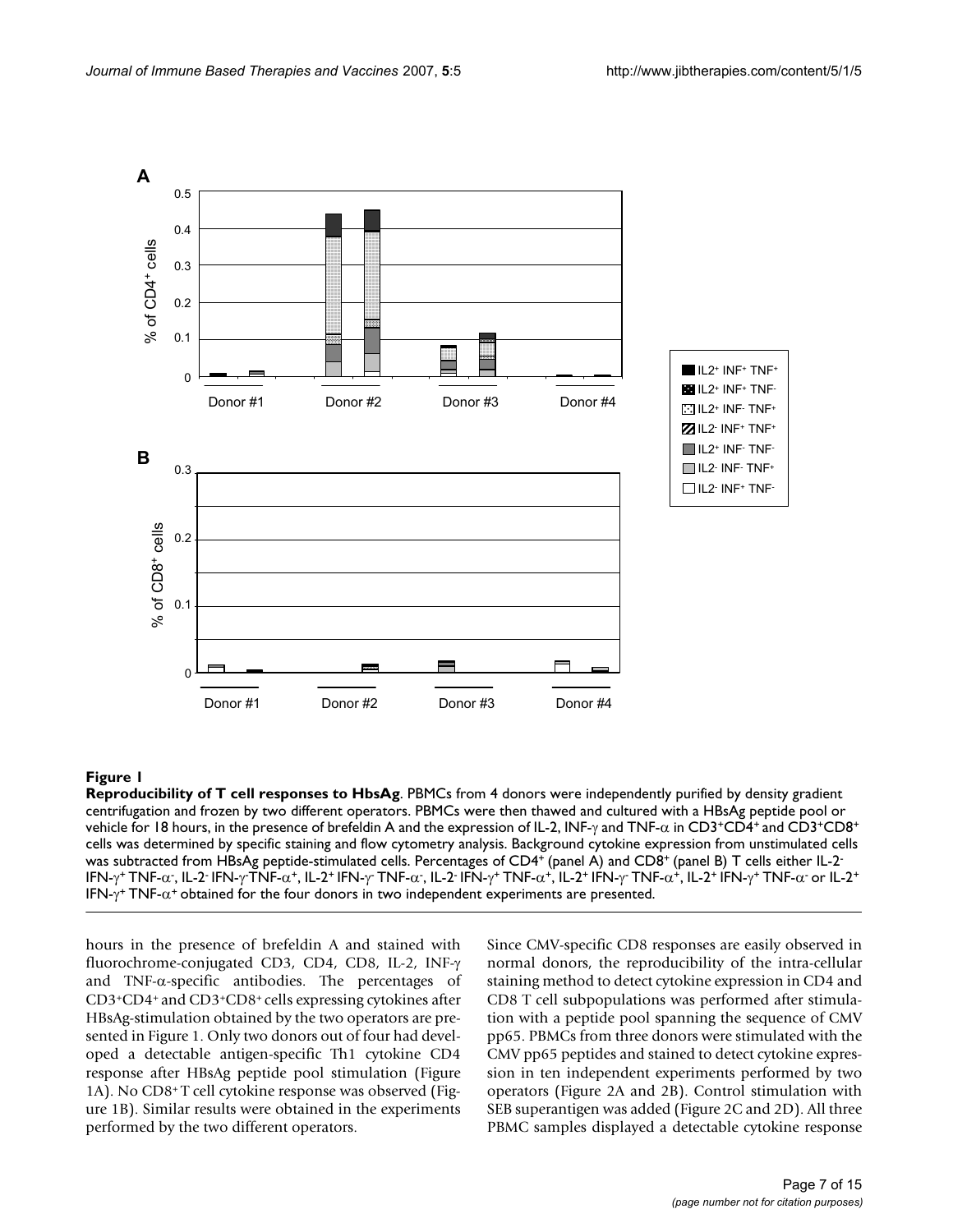

**Reproducibility of T cell responses to CMV pp65 and SEB**. Frozen PBMCs from 3 donors were independently thawed and cultured with CMV pp65 peptide pool or vehicle (panels A and B) or with SEB (panels C and D) by two operators at five different occasions. The expression of IL-2, INF-γ and TNF-α in CD3+CD4+ and CD3+CD8+ cells was determined by specific staining and flow cytometry analysis. Background cytokine expression from unstimulated cells was subtracted from CMV pp65 peptides-stimulated cells. Percentages of CD4\* (panel A and C) and CD8\* (panel B and D) T cells either IL-2<sup>.</sup> IFN-γ\* TNF- $\alpha$  , IL-2 IFN-γ TNF-α\*, IL-2\* IFN-γ TNF-α<sup>-</sup>, IL-2· IFN-γ\* TNF-α\*, IL-2\* IFN-γ TNF-α\*, IL-2\* IFN-γ\* TNF-α- or IL-2\* IFN-γ\* TNF-α\* obtained for the three donors in ten independent experiments are presented.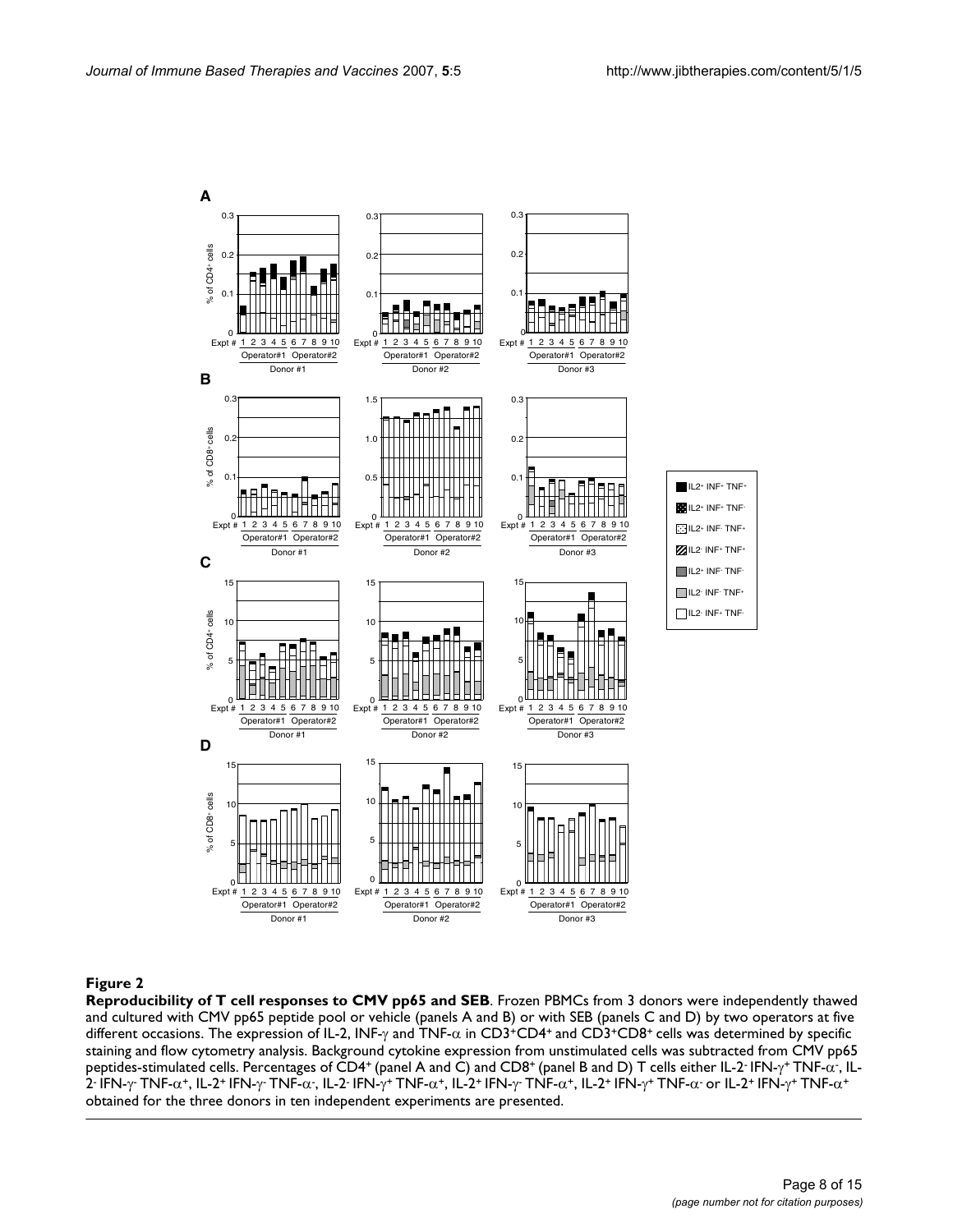

# **Figure 3** + T cells expressing IFN-γ, The and-or IL-2 upon HBsAg-peptide stimulation stimulation in the and-or

**Percentage of CD4+ T cells expressing IFN-**γ**, TNF-**α **and/or IL-2 upon HBsAg-peptide stimulation**. PBMC were isolated from whole blood by density gradient and frozen. Following completion of the protocol, cells were thawed and cultured with 22 HBsAg 20-mers peptides or with vehicle for 18 hours, in the presence of brefeldin A. PBMC were then fixed, permeabilized and stained with fluorochrome-conjugated CD3, CD4, CD8, IFN-γ, TNF-α, IL-2 specific antibodies. The percentage of CD3+CD4+ T lymphocytes expressing IFN-γ, TNF-α and/or IL-2 was determined by flow cytometry. Background cytokine expression from unstimulated cells was subtracted from HBsAg peptides-stimulated cells. Percentages of CD4+ lymphocytes either IL-2<sup>.</sup> IFN-γ<sup>+</sup> TNF-α<sup>-</sup>, IL-2<sup>.</sup> IFN-γ<sup>-</sup> TNF-α<sup>+</sup>, IL-2<sup>+</sup> IFN-γ<sup>-</sup> TNF-α<sup>-</sup>, IL-2<sup>-</sup> IFN-γ<sup>+</sup> TNF-α<sup>+</sup>, IL-4<sup>+</sup> IL-2<sup>+</sup> IFN-γ<sup>+</sup> TNF-α· or IL-2<sup>+</sup> IFN-γ<sup>+</sup> TNF-α<sup>+</sup> are presented in groups Engerix-B<sup>®</sup> (panel A), HBsAg alone (panel B), HBsAg + 3 μg IMP321 (panel C), HBsAg + 10 μg IMP321 (panel D), HBsAg + 30 μg IMP321 (panel E) and HBsAg + 100 μg IMP321 (panel F) for every subject at every time point (see x-axis). Statistically significant increases ( $p < 0.05$ ) are shown by an asterisk.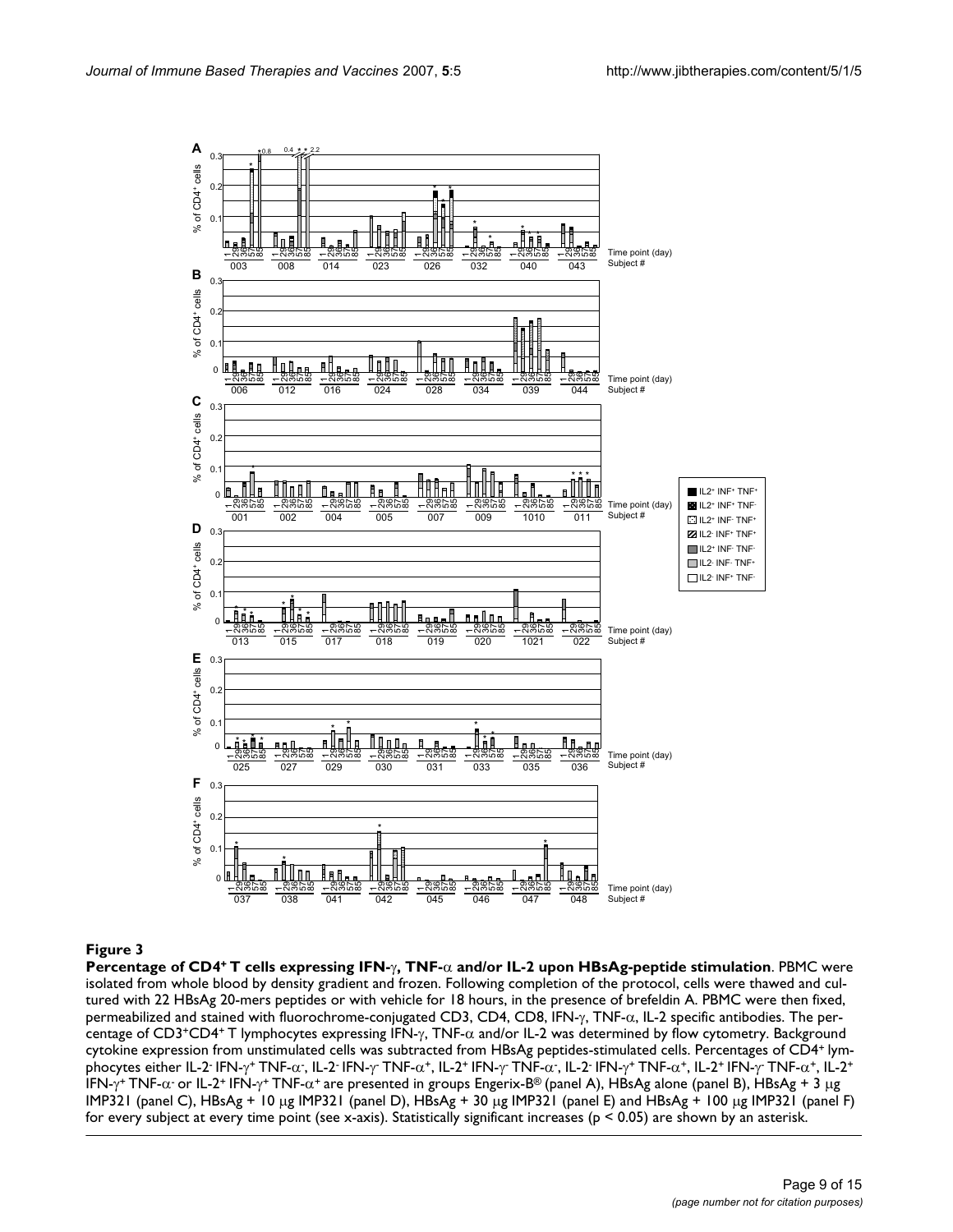

**Induction of CD4+ Th1 cell response to HBsAg peptides**. Unstimulated and HBsAg peptides-stimulated PBMC were stained with fluorochrome-conjugated CD3, CD4, CD8, IFN-γ, TNF-α, IL-2 specific antibodies. The percentage of CD3+CD4+ T lymphocytes expressing at least one cytokine was determined by flow cytometry. Background cytokine expression from unstimulated cells was subtracted from HBsAg peptides-stimulated cells and the induction of Th1 response at D29 (open circle), D36 (gray circle), D57 (dark gray circle) or D85 (closed circle) compared to D1 was calculated for each subject displaying a statistically significant increase ( $p < 0.05$ , see Figure 3) using the formula:

(% of cytokines<sup>+</sup> cells at D29 or D36 or D57 or D85) $\times 100$ % o  $\frac{100 \text{ m/s}}{6 \text{ cytokines}^+ \text{ cells at } D1}$  – 100

in both CD4 and CD8 T cell subsets after CMV pp65 stimulation. A high frequency of CMV pp65-specific Tc1 CD8+ T cells was found in donor#2's PBMCs (>1 %, Figure 2B, middle panel). The means and standard deviations of the percentages of CD4+ and CD8+ T cells expressing these cytokines were calculated for the three donors. Interexperiments and inter-operators coefficient variations (CV) were determined. Repeatability of the results obtained by each operator was 17 % and 14 % for both T cell populations. Overall inter-experiments and interoperators CV were 19 % and 15 % for antigen-specific CD4 and CD8 response, respectively. Inter-experiments and inter-operators CV calculated for SEB-stimulation were 19 % and 10 % for CD4 and CD8 populations, respectively. To avoid additional variability, the monitoring of the T cell response in the clinical trial was performed by a single operator who obtained 15 % and 14 % CV on CD4 and CD8 antigen-specific responses, respectively.

# *Hepatitis B-specific T cell responses*

To investigate the T cell response to HBsAg vaccination in the different groups, PBMCs were cultured for 18 hr with the same pool of 22 HBsAg overlapping peptides and the number of antigen-specific T cells was determined by flow cytometry after IFN-γ, TNF-α, and IL-2 intracellular staining in CD3+CD4+ and CD3+CD8+ cells. The percentage of CD4+ T cells expressing these Th1-type cytokines upon stimulation with antigenic peptides is shown in Figure 3.

Five subjects out of 8 (62.5 %) in the Engerix-B® group displayed an increase in the percentage of CD4 T cell expressing cytokines upon stimulation with HBsAg peptides on D29, D36, D57 or D85 compared to D1 (Figure 3A). In contrast, no subject displayed a significant increase of the percentage of responding CD4+ T cells in the HBsAg alone group (Figure 3B), indicating that the antigen alone was unable to induce a detectable CD4+ T cells response, even in one antigen-experienced subject (#044) who became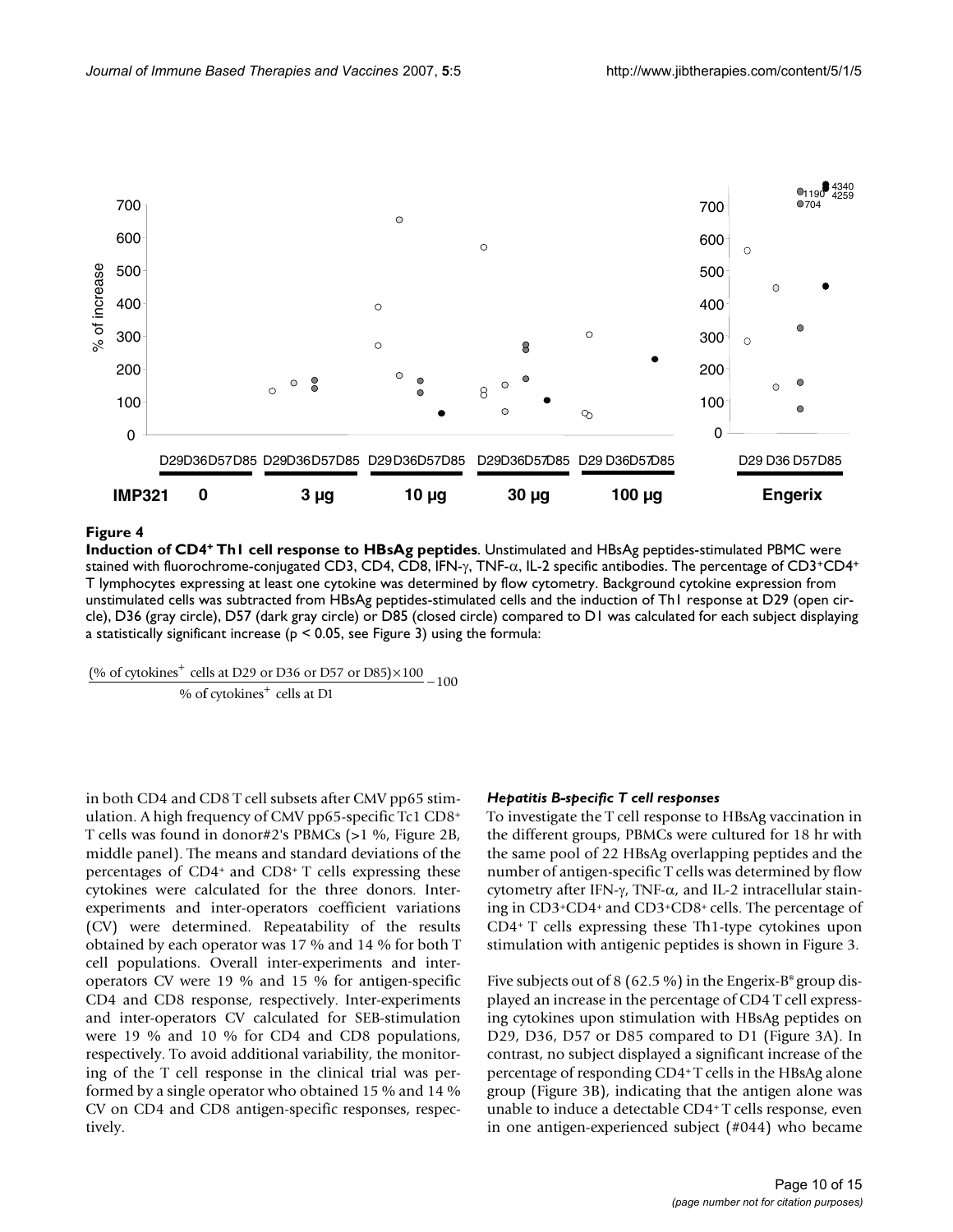

**Percentage of CD8+ T cells expressing IFN-**γ**, TNF-**α **and/or IL-2 upon HBsAg-peptide stimulation**. PBMC were stimulated with HBsAg peptides and stained as described in the legend to Figure 3. The percentage of CD3+CD8+ T lymphocytes expressing IFN-γ, TNF-α and/or IL-2 was determined by flow cytometry. Background cytokine expression from unstimulated cells was subtracted from HBsAg peptides-stimulated cells. Percentages of CD8<sup>+</sup> lymphocytes either IL-2<sup>-</sup> IFN-γ<sup>+</sup> TNF-α-, IL-2·IFN-γ- TNF-α+, IL-2+ IFN-γ-TNF-α-, IL-2· IFN-γ+ TNF-α+, IL-2+ IFN-γ- TNF-α+, IL-2+ IFN-γ+ TNF-α- or IL-2+ IFN-γ+ TNF-α+ are presented in groups Engerix-B® (panel A), HBsAg alone (panel B), HBsAg + 3 μg IMP321 (panel C), HBsAg + 10 μg IMP321 (panel D), HBsAg + 30 μg IMP321 (panel E) and HBsAg + 100 μg IMP321 (panel F) for every subject at every time point (see x-axis). Statistically significant increase ( $p < 0.05$ ) are shown by an asterisk.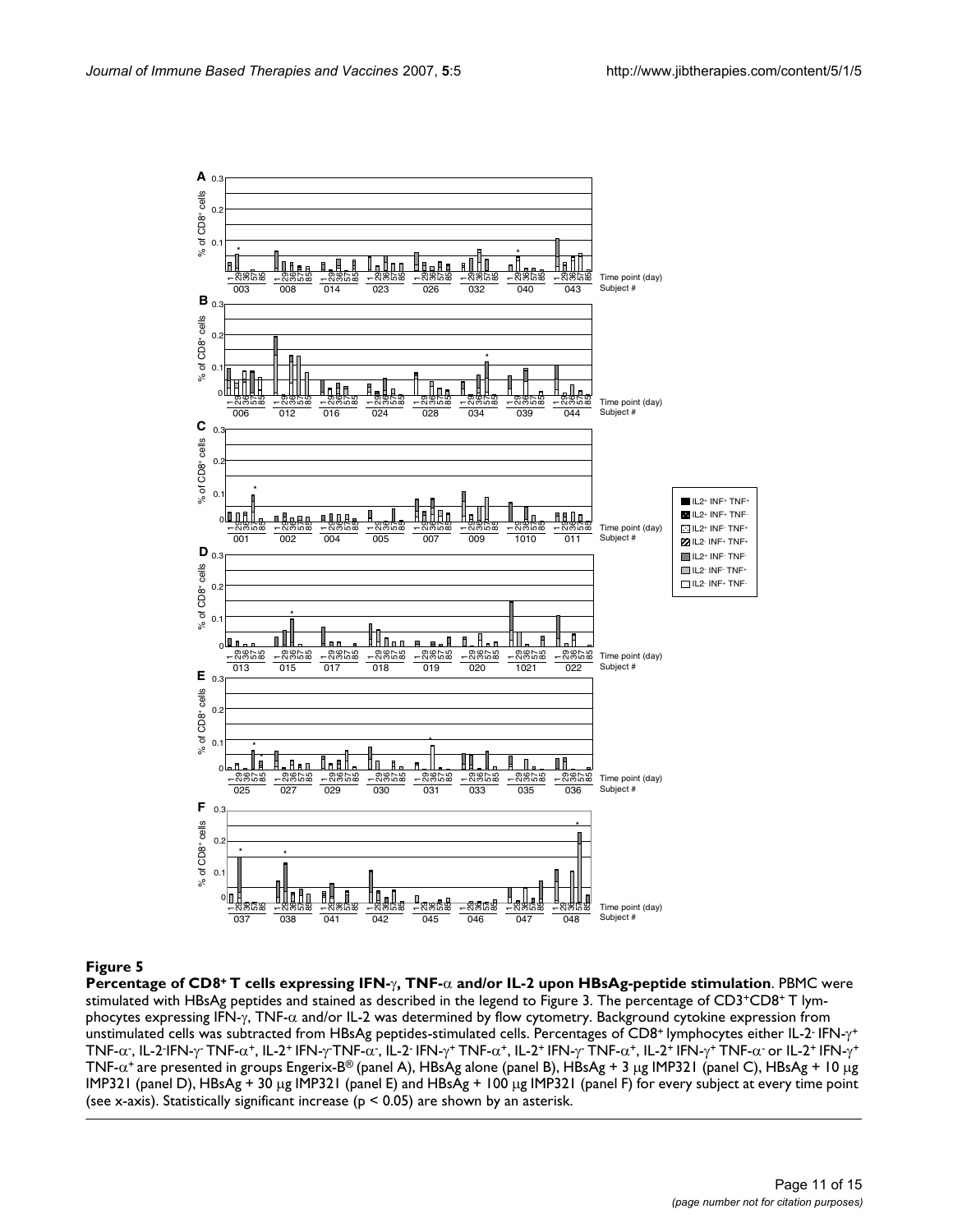

**Induction of CD8+ Tc1 cell responses to HBsAg peptides**. Unstimulated and HBsAg peptides-stimulated PBMC were stained with fluorochrome-conjugated CD3, CD4, CD8, IFN-γ, TNF-α, IL-2 specific antibodies. The percentage of CD3+CD8+ T lymphocytes expressing at least one cytokine was determined by flow cytometry. Background cytokine expression from unstimulated cells was subtracted from HBsAg peptides-stimulated cells and the induction of Tc1 response at D29 (open circle), D36 (gray circle), D57 (dark gray circle) or D85 (closed circle) compared to D1 was calculated for each subject displaying a statistically significant increase ( $p < 0.05$ , see Figure 5) using the formula:

(% of cytokines<sup>+</sup> cells at D29 or D36 or D57 or D85) $\times 100$  $\frac{\text{Cens at } 225 \text{ of } 256 \text{ of } 251 \text{ of } 259 \text{ of } 259 \text{ of } 259 \text{ of } 259 \text{ of } 259 \text{ of } 259 \text{ of } 259 \text{ of } 259 \text{ of } 259 \text{ of } 259 \text{ of } 259 \text{ of } 259 \text{ of } 259 \text{ of } 259 \text{ of } 259 \text{ of } 259 \text{ of } 259 \text{ of } 259 \text{ of } 259 \text{ of } 259 \text{ of } 259$  $-100$ 

seroprotected after vaccination (Table 3). In groups receiving IMP321, an increase in the frequency of specific CD4+ T cells producing Th1-type cytokines was observed in 2 subjects (25 %) in the 3 and 10 μg groups (Figure 3C and 3D), 3 subjects in the 30 μg group (37.5 %, Figure 3E) and 4 in the 100 μg group (50 %, Figure 3F). Thus exposure to IMP321 is associated with the induction of a detectable antigen-specific Th1 CD4 cell response in 25 to 50 % of the subjects compared to 0 % in the absence of IMP321. It is to note that none of the three antigen-experienced subjects pre-vaccination developed a CD4 Th1 response even if Ab titres were boosted (see above). Importantly, the kinetics of circulating CD4+ T cells response was heterogeneous in responding subjects. While the T cell response kept increasing over time for three subjects (two in the Engerix®-B group, one in the IMP321 100 μg group), repeating injections resulted in all the others in a decrease of Th1 CD4 T cell frequencies in blood.

In addition to the increased number of subjects displaying a Th1 CD4 cell response in the IMP321 groups compared to HBsAg alone, the magnitude of the Th1 response was also determined. Figure 4 shows the fold increase percentages of CD4+ T cells expressing at least one cytokine upon

HBsAg stimulation on D29, D36, D57 and D85 versus D1 for each responder. In the subjects who displayed a significant increase, CD4+ T cell response seems to be more intense in cohorts 10 or 30 μg IMP321 compared to 3 μg and 100 μg. Strikingly, at D29, i.e. after only a single injection, the response in IMP321 recipients was as intense as the one observed in the Engerix-B® group. As mentioned above, the intensity of the response at D85 seems to decrease compared to other time points in every groups, whereas 2 subjects in the Engerix-B® group displayed a continuous increase in the intensity of the response.

For the early time point D29, IMP321 plus 10 μg HBsAg is as efficient at inducing the CD4+ T cell responses as an established commercial vaccine incorporating 20 μg HBsAg adsorbed onto alum, a process known to protect HBsAg from degradation with, in addition, a depot effect for long lasting antigen release. For later time points, the mix of IMP321 plus HBsAg is unable to induce further increases (in contrast to Engerix-B® in two individuals).

Concerning the production of Tc1 cytokines by CD8+ T cells after *ex vivo* stimulation with HBsAg peptides, only a few subjects developed a higher frequency of CD8+ T cells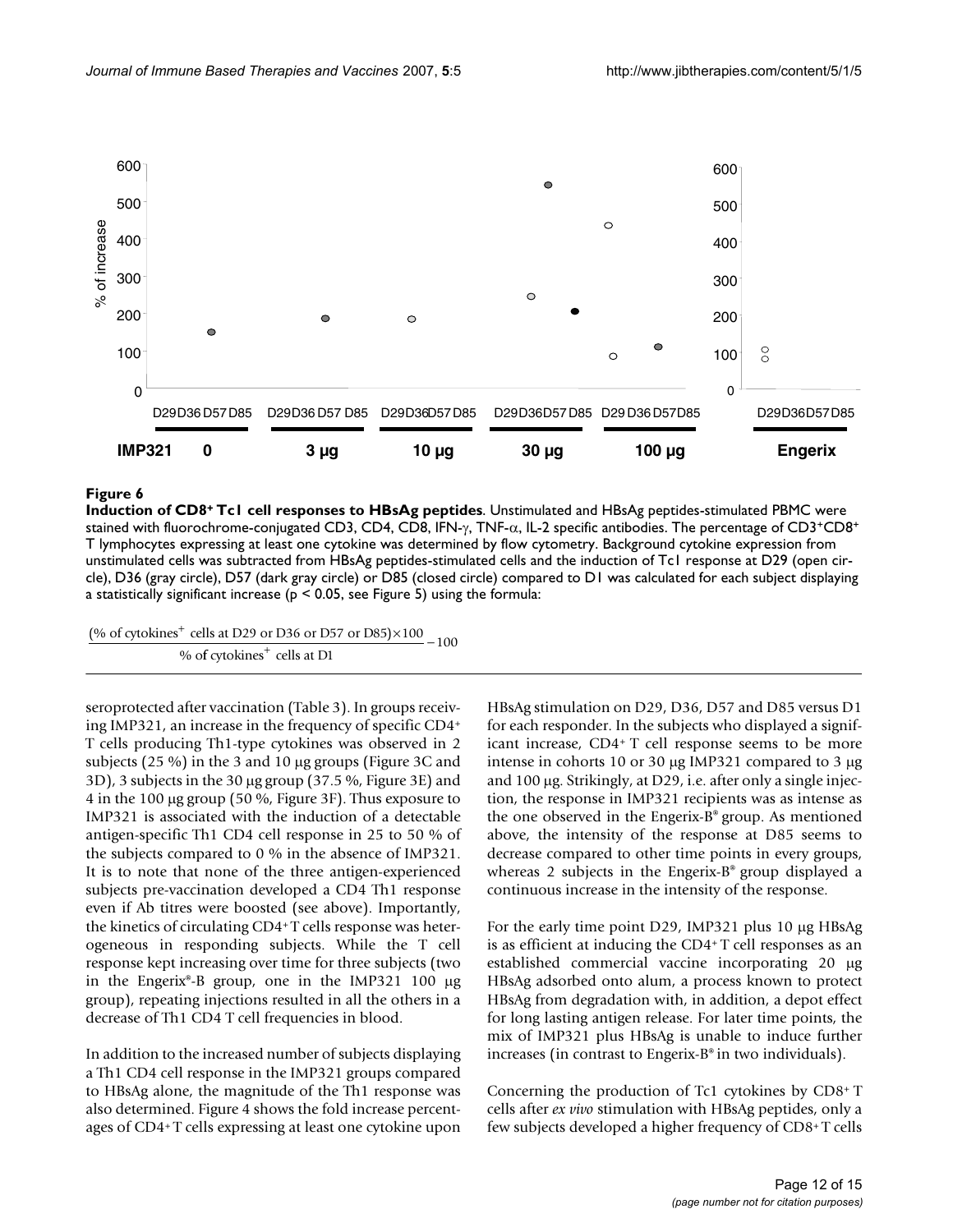

### **Figure 7** Binding of HBsAg-specific pentamers on CD8+ T cells injected with 100  $\mu$ 321  $\mu$ 321  $\mu$ 321  $\mu$ 321  $\mu$ 321  $\mu$ 321  $\mu$ 321  $\mu$ 321  $\mu$ 321  $\mu$ 321  $\mu$ 321  $\mu$ 321  $\mu$ 321  $\mu$ 321  $\mu$ 321  $\mu$ 321  $\mu$ 321  $\mu$ 3

**Binding of HBsAg-specific pentamers on CD8+ T cells in a subject injected with 100** μ**g IMP321**. PBMC from a naïve HLA-A2+ volunteer collected at baseline, on D57 and D85 were thawed and cultured with two HLA-A2-restricted HBsAg peptides in the presence of IL-2 for 10 days. Fresh autologous PBMC loaded with the two peptides were added to the culture for the second round of stimulation, and the culture was maintained for another 10 days. Cells were then incubated with two HBsAg peptides/HLA-A2 pentamers, washed and stained with CD3, CD4, CD8, CD14 specific antibodies. Percentage of CD3+CD8+ cells stained by the pentamers was analysed by flow cytometry after exclusion of CD14+cells. Dot plots showing the binding of HBsAg-pentamers on CD8+ T cells on D1 (Panel A) and D57 (Panel B) after two rounds of stimulation and on D85 after one round of stimulation are presented.

at least at one kinetics time point compared to baseline. In contrast to the strong response of the CD4+ T cells of most of the subjects in the Engerix-B® group, a significant but slight CD8+T cell response was observed in only two subjects (25 %) one month after the first injection of the vaccine (Figure 5A). In HBsAg alone and 3 or 10 μg IMP321 groups, one volunteer out of 8 (12.5 %) displayed an significant increase in the percentage of CD8 T cells expressing IFN- $\gamma$ , TNF- $\alpha$  or IL-2 (Figure 5B, C, and 5D). In the 30 or 100 μg IMP321 groups, respectively, 2 (25 %) and 3 (37.5 %) subjects exhibited an increase in the percentage of responding CD8+ T cells (Figure 5E and 5F). Regarding the magnitude of the Tc1 response in subjects exhibiting a significant increase in CD8+ T cells, one subject both in the 30 μg and the 100 μg groups displayed an intense response (Figure 6).

As for the CD4+ T cells response, the CD8 cells response assessed in our short term *ex vivo* assay decreased after repeated immunization. PBMCs from one subject in the 100 μg IMP321 group (#037, HLA-A2<sup>+</sup>) who displayed a detectable Th1 and a Tc1 response after only one immunization (D29) and no response after the second and the third immunization, were cultured for one or two rounds of *in vitro* stimulation with two HLA-A2-restricted peptides. After amplification of the specific T cells with the peptides, the number of CD8+ T cells bearing a TCR recognizing one of these two peptides presented on HLA-A2 molecules was determined by staining with pentamers loaded with the peptides (Figure 7). The percentage of specific CD8+ T cells detected with pentamers was higher in PBMC from D57 and D85 compared to D1. Moreover, 10-day stimulation was sufficient to induce 2.4% of HBsAg specific CD8+ T cells from PBMC collected after the third immunization. Thus, even if no detectable cytokine positive T cells were detected in our short term *ex vivo* assay, specific CD8+ T cells with vigorous proliferative potential were still present in low numbers (i.e. below the detection ICS assay threshold of 0.01 % for CD8 cells) after repeated injection of IMP321.

#### **Discussion**

To study the efficacy of IMP321 as an immunopotentiator in man, we have used state-of-the-art immunomonitoring techniques (i.e. direct *ex vivo* 6 colour FACS analysis of antigen-specific CD4 or CD8 cells producing IL-2, IFNγ or TNF- $\alpha$  as detected by intra-cellular staining). Intra-cellular staining methods allow the phenotyping of the cytokinesproducing cells with good reproducibility (Figures 1 and 2) without any cell sorting as required with standard Elispot method. Moreover, at a single cell level, several cytokines can be detected, which is not possible using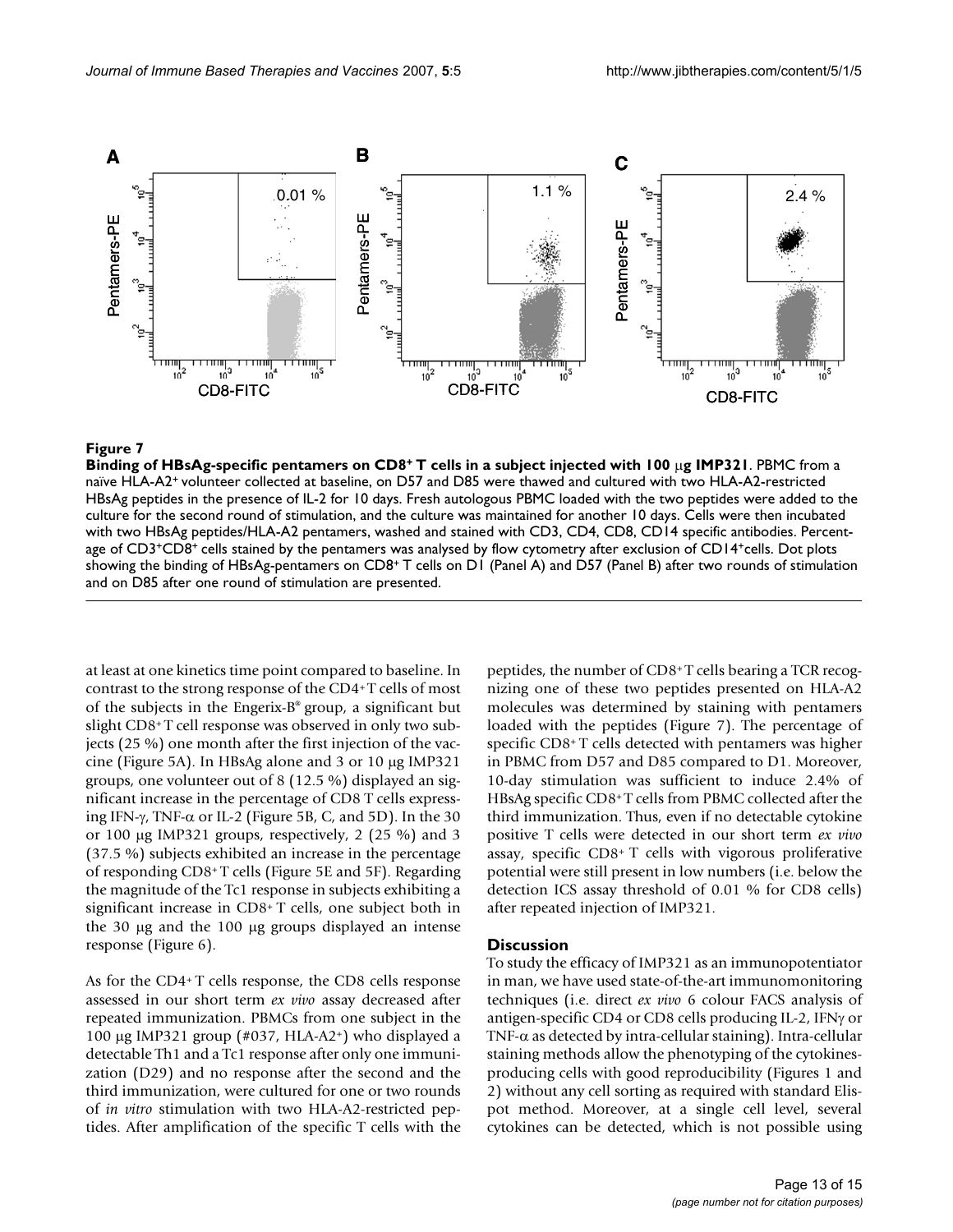standard Elispot, allowing a better coverage of the heterogeneous subsets being induced (e.g. IL-2 for the memory phenotype).

In the present study, both high levels of Th1 CD4 and Tc1 CD8 T cells (i.e. more than 0.1 % in the corresponding subset) have been detected in some individuals immunized with 10 or 30 μg IMP321 and 10 μg HBsAg without alum even though the HBsAg is probably at a suboptimal dose due to the absence of protection from antigen degradation or of a depot effect from the alum. The same result has also been obtained in a previous phase I trial testing 10 and 30 μg IMP321 and a flu vaccine (manuscript submitted).

Compared to alum, injecting IMP321 with 10 μg of HBsAg was equivalent in terms of CD4+ T cell responses to injecting 20 μg of alum-absorbed HBsAg (i.e. Engerix-B®) after the first injection, even though there was neither antigen protection nor any antigen depot effect in the former condition. However, there was no consistent build-up of either CD4 or CD8 responses after the second and third injections. Indeed, we observed a decrease of circulating responding T cells after D29 in most of the subjects. It remains possible that T cells which became antigen-experienced after the first immunization home into lymphoid organs following subsequent immunizations. Indeed, very few antigen-specific CD8 cells (i.e. undetectable without *in vitro* amplification) remained in the blood at D57 or D85, in line with previous observations showing a compartmentalization to lymphoid tissues [12].

Despite more than 10 years of research, TLR agonists have not succeeded in showing good T cell response adjuvanticity ratio *in vivo*. For instance, CpG ODN have been shown to increase HBsAg Ig titers and Ab affinity, but the induction of HBsAg-specific T cells could not be detected in direct *ex vivo* assays (i.e. without any bias induced by *in vitro* lymphocyte proliferation) in immunized healthy individuals co-injected with 3 mg ISS [13] or with 1 mg CpG ODN [14], respectively. Similarly, cohorts of 30 healthy individuals immunized with a full-dose flu vaccine (Fluarix®) plus 1 mg CpG 7909 did not reveal an increased cellular response induced by CpG [15]. Therefore the potential for TLR9 ligands to enhance CTL responses in humans has thus far not been shown, except for one clinical study investigating a vaccination of melanoma patients with a Melan/MART-1 peptide plus 0.5 mg CpG emulsified in Montanide® [16].

# **Conclusion**

In conclusion, IMP321 as an adjuvant to HBsAg was welltolerated and enhanced T cell response vaccine immunogenicity (i.e. induced both CD4 Th1 and CD8 Tc1 antigen-specific T cells). Its ability to orientate the immune response to Th1/Tc1 was confirmed by the greater increase in the cellular than the humoral response as would be expected for a therapeutic vaccine adjuvant. Future clinical studies are underway to assess the potential of such non-inflammatory non-TLR ligands used alone or as adjuvants for therapeutic vaccines.

# **Competing interests**

The authors are employees of Immutep S.A. and F. Triebel holds equity interests in Immutep S.A.

# **Authors' contributions**

CB supervised the pharmacodynamics part of the study, was involved in data analysis and in the drafting of the manuscript. CG performed immunoassays, data acquisition and analysis. MM carried out blood cells isolation and stimulation. GP was involved in the coordination of the study and in the drafting of the manuscript. FT conceived and supervised the study and finalized the manuscript. All authors read and approved the final manuscript.

# **Acknowledgements**

We would like to thank Rhein Biotech for having provided the HBsAg without alum and for their exemplary support during the study.

# **References**

- 1. Prasad KS, Andre P, He M, Bao M, Manganello J, Phillips DR: **[Soluble](http://www.ncbi.nlm.nih.gov/entrez/query.fcgi?cmd=Retrieve&db=PubMed&dopt=Abstract&list_uids=14519852) [CD40 ligand induces beta3 integrin tyrosine phosphorylation](http://www.ncbi.nlm.nih.gov/entrez/query.fcgi?cmd=Retrieve&db=PubMed&dopt=Abstract&list_uids=14519852) [and triggers platelet activation by outside-in signaling.](http://www.ncbi.nlm.nih.gov/entrez/query.fcgi?cmd=Retrieve&db=PubMed&dopt=Abstract&list_uids=14519852)** *Proc Natl Acad Sci U S A* 2003, **100:**12367-12371.
- 2. El mir S, Triebel F: **[A soluble LAG-3 molecule used as a vaccine](http://www.ncbi.nlm.nih.gov/entrez/query.fcgi?cmd=Retrieve&db=PubMed&dopt=Abstract&list_uids=10820232) [adjuvant elicits greater humoral and cellular immune](http://www.ncbi.nlm.nih.gov/entrez/query.fcgi?cmd=Retrieve&db=PubMed&dopt=Abstract&list_uids=10820232) [responses to both particulate and soluble antigens.](http://www.ncbi.nlm.nih.gov/entrez/query.fcgi?cmd=Retrieve&db=PubMed&dopt=Abstract&list_uids=10820232)** *J Immunol* 2000, **164:**5583-5589.
- 3. Andreae S, Piras F, Burdin N, Triebel F: **[Maturation and activation](http://www.ncbi.nlm.nih.gov/entrez/query.fcgi?cmd=Retrieve&db=PubMed&dopt=Abstract&list_uids=11937541) [of dendritic cells induced by lymphocyte activation gene-3](http://www.ncbi.nlm.nih.gov/entrez/query.fcgi?cmd=Retrieve&db=PubMed&dopt=Abstract&list_uids=11937541) [\(CD223\).](http://www.ncbi.nlm.nih.gov/entrez/query.fcgi?cmd=Retrieve&db=PubMed&dopt=Abstract&list_uids=11937541)** *J Immunol* 2002, **168:**3874-3880.
- 4. Buisson S, Triebel F: **[MHC class II engagement by its ligand](http://www.ncbi.nlm.nih.gov/entrez/query.fcgi?cmd=Retrieve&db=PubMed&dopt=Abstract&list_uids=12547595) [LAG-3 \(CD223\) leads to a distinct pattern of chemokine](http://www.ncbi.nlm.nih.gov/entrez/query.fcgi?cmd=Retrieve&db=PubMed&dopt=Abstract&list_uids=12547595) [receptor expression by human dendritic cells.](http://www.ncbi.nlm.nih.gov/entrez/query.fcgi?cmd=Retrieve&db=PubMed&dopt=Abstract&list_uids=12547595)** *Vaccine* 2003, **21:**862-868.
- 5. Prigent P, Mir SE, Dreano M, Triebel F: **[LAG-3 induces tumor](http://www.ncbi.nlm.nih.gov/entrez/query.fcgi?cmd=Retrieve&db=PubMed&dopt=Abstract&list_uids=10601994) [regression and antitumor immune responses in vivo.](http://www.ncbi.nlm.nih.gov/entrez/query.fcgi?cmd=Retrieve&db=PubMed&dopt=Abstract&list_uids=10601994)** *Eur J Immunol* 1999, **29:**3867-3876.
- 6. Cappello P, Triebel F, Iezzi M, Caorsi C, Quaglino E, Lollini PL, Amici A, Di Carlo E, Musiani P, Giovarelli M, Forni G: **[LAG-3 enables](http://www.ncbi.nlm.nih.gov/entrez/query.fcgi?cmd=Retrieve&db=PubMed&dopt=Abstract&list_uids=12750275) [DNA vaccination to persistently prevent mammary carcino](http://www.ncbi.nlm.nih.gov/entrez/query.fcgi?cmd=Retrieve&db=PubMed&dopt=Abstract&list_uids=12750275)[genesis in HER-2/neu transgenic BALB/c mice.](http://www.ncbi.nlm.nih.gov/entrez/query.fcgi?cmd=Retrieve&db=PubMed&dopt=Abstract&list_uids=12750275)** *Cancer Res* 2003, **63:**2518-2525.
- 7. Di Carlo E, Cappello P, Sorrentino C, D'Antuono T, Pellicciotta A, Giovarelli M, Forni G, Musiani P, Triebel F: **[Immunological mech](http://www.ncbi.nlm.nih.gov/entrez/query.fcgi?cmd=Retrieve&db=PubMed&dopt=Abstract&list_uids=15586367)[anisms elicited at the tumour site by lymphocyte activation](http://www.ncbi.nlm.nih.gov/entrez/query.fcgi?cmd=Retrieve&db=PubMed&dopt=Abstract&list_uids=15586367) gene-3 (LAG-3) versus IL-12: sharing a common Th1 anti[tumour immune pathway.](http://www.ncbi.nlm.nih.gov/entrez/query.fcgi?cmd=Retrieve&db=PubMed&dopt=Abstract&list_uids=15586367)** *J Pathol* 2005, **205:**82-91.
- 8. Andreae S, Buisson S, Triebel F: **[MHC class II signal transduction](http://www.ncbi.nlm.nih.gov/entrez/query.fcgi?cmd=Retrieve&db=PubMed&dopt=Abstract&list_uids=12775570) [in human dendritic cells induced by a natural ligand, the](http://www.ncbi.nlm.nih.gov/entrez/query.fcgi?cmd=Retrieve&db=PubMed&dopt=Abstract&list_uids=12775570) [LAG-3 protein \(CD223\).](http://www.ncbi.nlm.nih.gov/entrez/query.fcgi?cmd=Retrieve&db=PubMed&dopt=Abstract&list_uids=12775570)** *Blood* 2003, **102:**2130-2137.
- 9. Rothenfusser S, Hornung V, Ayyoub M, Britsch S, Towarowski A, Krug A, Sarris A, Lubenow N, Speiser D, Endres S, Hartmann G: **[CpG-A and CpG-B oligonucleotides differentially enhance](http://www.ncbi.nlm.nih.gov/entrez/query.fcgi?cmd=Retrieve&db=PubMed&dopt=Abstract&list_uids=14630815) human peptide-specific primary and memory CD8+ T-cell [responses in vitro.](http://www.ncbi.nlm.nih.gov/entrez/query.fcgi?cmd=Retrieve&db=PubMed&dopt=Abstract&list_uids=14630815)** *Blood* 2004, **103:**2162-2169.
- 10. Casati C, Camisaschi C, Rini F, Arienti F, Rivoltini L, Triebel F, Parmiani G, Castelli C: **[Soluble human LAG-3 molecule amplifies the](http://www.ncbi.nlm.nih.gov/entrez/query.fcgi?cmd=Retrieve&db=PubMed&dopt=Abstract&list_uids=16618772)**